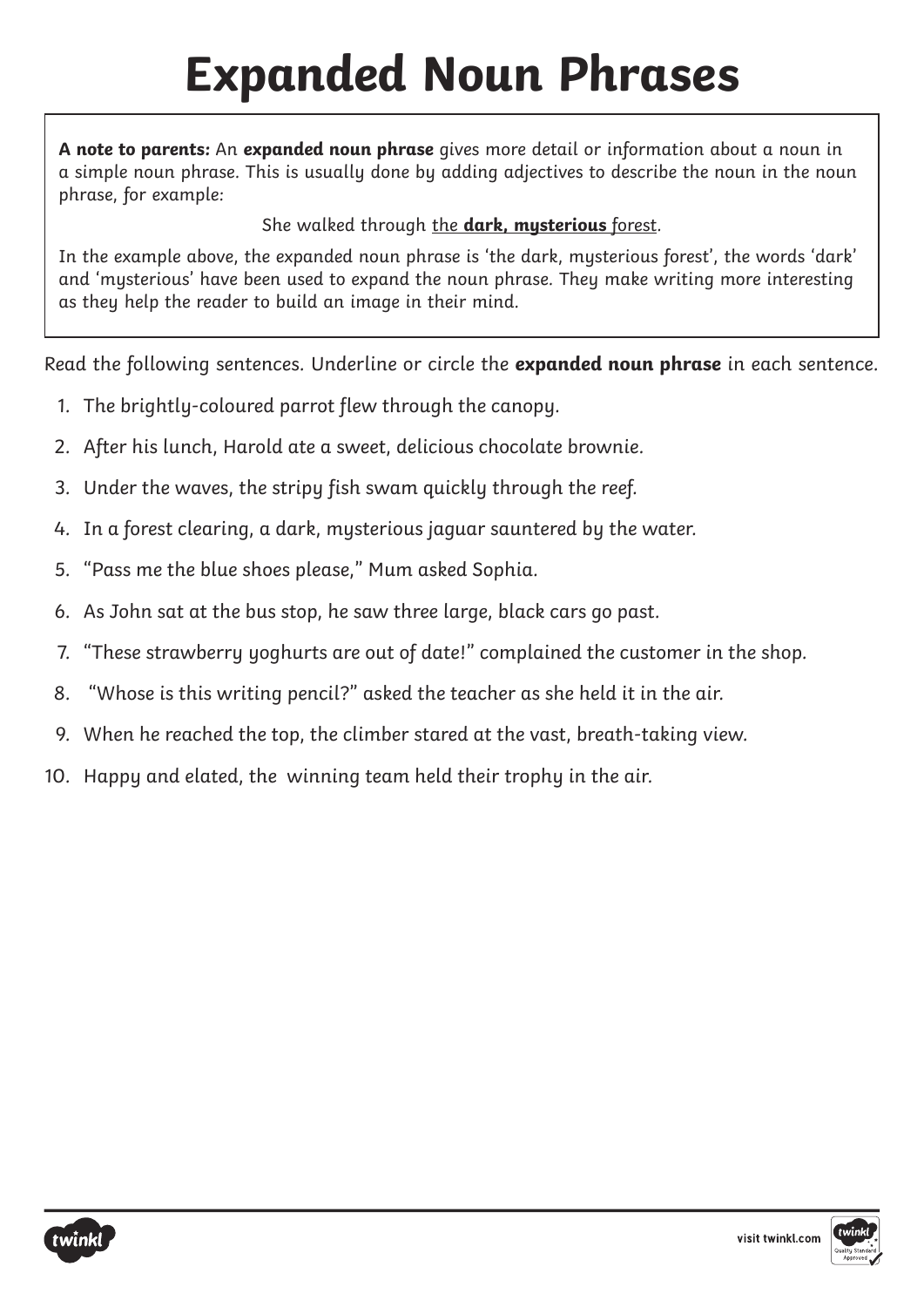## **Expanded Noun Phrases 2**

A note to parents: Another way to create an expanded noun phrase is to add a prepositional phrase to add further information about the noun and to enable the writing to be more efficient. For example, where it takes two sentences to say:

The man was sat on the bench. He was wearing a red hat.

We can write this more succinctly by expanding the noun phrase with:

The man **with the red hat** sat on the bench.

For further information on prepositional phrases, please see **this**.

Read the following sentences. Underline or circle the **expanded noun phrase** in each sentence that has been expanded with a prepositional phrase.

- 1. Under the waves, the fish with the jagged fins swam swiftly through the reef.
- 2. The cat under the bush was drenched and shivering.
- 3. From the cave, a dragon with deadly claws came crashing out.
- 4. At the stables, Aisha chose to ride the horse with a black mane.
- 5. Charlie reached for the chocolates on the top shelf.
- 6. The wizard in the purple robe waved his magic wand and they all disappeared.
- 7. Jason had always known that the house adjacent to the park was occupied by witches.
- 8. "Please pass me the keys from the top drawer," Dad said to Brian.
- 9. Make sure you water the plant on the windowsill whilst we are gone.